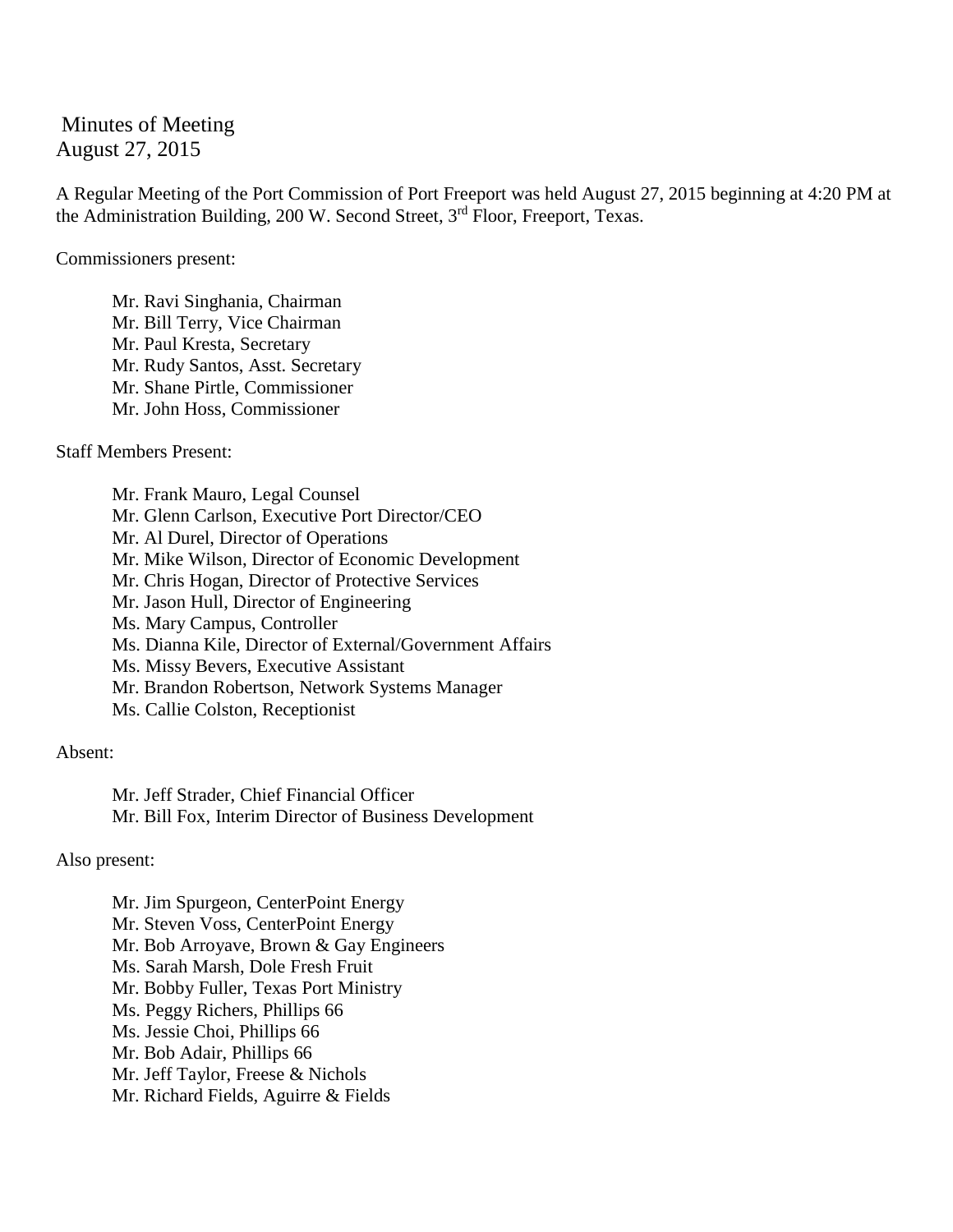Mr. James Nash, Hoegh Mr. Joe Abbate, Hoegh Mr. Gary Basinger, The Alliance Mr. Jim Kruse, TTI Mr. David Ellis, TTI

- 1. CONVENE OPEN SESSION in accordance with Texas Government Code Section 551.001, et. seq., to review and consider the following:
- 2. Pledge of Allegiance: U.S. Flag & Texas Flag
- 3. Invocation Mr. Bobby Fuller, Texas Port Ministry
- 4. Roll Call. All members of the Board were present.
- 5. Approval of minutes from the Regular Meeting held August 13, 2015.

A motion was made by Commissioner Kresta to approve the minutes as presented. The motion was seconded by Commissioner Santos with all Commissioners present voting in favor of the motion.

## 6. Approval of disbursements for the period July 1-31, 2015:

PORT FREEPORT OPERATING ACCOUNT EXPENDITURES

|       |                                                |                                                |          | Purchase |
|-------|------------------------------------------------|------------------------------------------------|----------|----------|
| Check |                                                |                                                |          | Order    |
| No.   | To                                             | For                                            | Amount   | Number   |
| 74045 | VOID                                           | VOID                                           | VOID     | N/A      |
| 74125 | <b>AUDRY FULLER</b>                            | <b>TELEPHONE</b>                               | 15.00    | N/A      |
| 74126 | <b>CITY OF FREEPORT</b>                        | <b>COMMUNITY EVENTS</b>                        | 300.00   | N/A      |
| 74127 | <b>TIME MANAGEMENT</b>                         | <b>LEASE EXPENSE</b>                           | 2,400.00 | N/A      |
| 74128 | <b>EM-PRINT COMPANY</b>                        | <b>OFFICE SUPPLIES</b>                         | 477.50   | N/A      |
| 74129 | <b>TEI STAFFING</b>                            | <b>CONTRACT LABOR EXPENSE</b>                  | 2,506.00 | N/A      |
| 74130 | <b>OFFICE UNIVERSE</b>                         | <b>OFFICE SUPPLIES</b>                         | 39.39    | N/A      |
| 74131 | DONNIE JOE EVANS                               | <b>TELEPHONE</b>                               | 25.00    | N/A      |
| 74132 | DAVID LOPEZ                                    | <b>TELEPHONE</b>                               | 15.00    | N/A      |
| 74133 | <b>CONSTANTINO MARTINEZ</b>                    | <b>TELEPHONE</b>                               | 15.00    | N/A      |
| 74134 | <b>NANCY STEPHENS</b>                          | TELEPHONE; TECHNICAL TRAINING                  | 339.00   | N/A      |
| 74135 | <b>GULF COAST PAPER COMPANY</b>                | <b>OFFICE SUPPLIES</b>                         | 886.27   | N/A      |
| 74136 | <b>WASTE MANAGEMENT</b>                        | <b>CONTRACT SERVICES</b>                       | 370.61   | N/A      |
| 74137 | <b>G&amp;K SERVICES</b>                        | <b>MAINT &amp; OPERATIONS SUPPLIES</b>         | 170.92   | 10696    |
| 74138 | LOWE'S                                         | <b>FURNITURE &amp; EQUIPMENT PURCHASE &lt;</b> | 2,361.15 | 10844    |
|       |                                                | \$5,000.00; M&R- BERTH 7 CRANE; M&R- GATE      |          |          |
|       |                                                | 8 GUARD BUILDING; M&R- GATE 4; M&R-            |          |          |
|       |                                                | BUILDINGS BERTH 7; M&R-T.S. 1                  |          |          |
| 74139 | <b>LOCKWOOD ANDREWS &amp;</b><br><b>NEWNAM</b> | CIP- DOCKS- BERTH 5 MOORING PROJECT            | 7,167.55 | 10844    |
| 74140 | <b>GRAYBAR ELECTRIC</b>                        | M&R- BERTH 7 CRANE; M&R- GATE 4; M&R-<br>CRANE | 400.21   | N/A      |
| 74141 | <b>PARK PLACE SPORTS &amp; AWARDS</b>          | PROMOTIONAL ITEMS- COMMERCIAL                  | 51.45    | N/A      |
| 74142 | <b>BRIGGS EQUIPMENT</b>                        | M&R-TERMINAL OPERATIONS EQUIPMENT              | 638.35   | N/A      |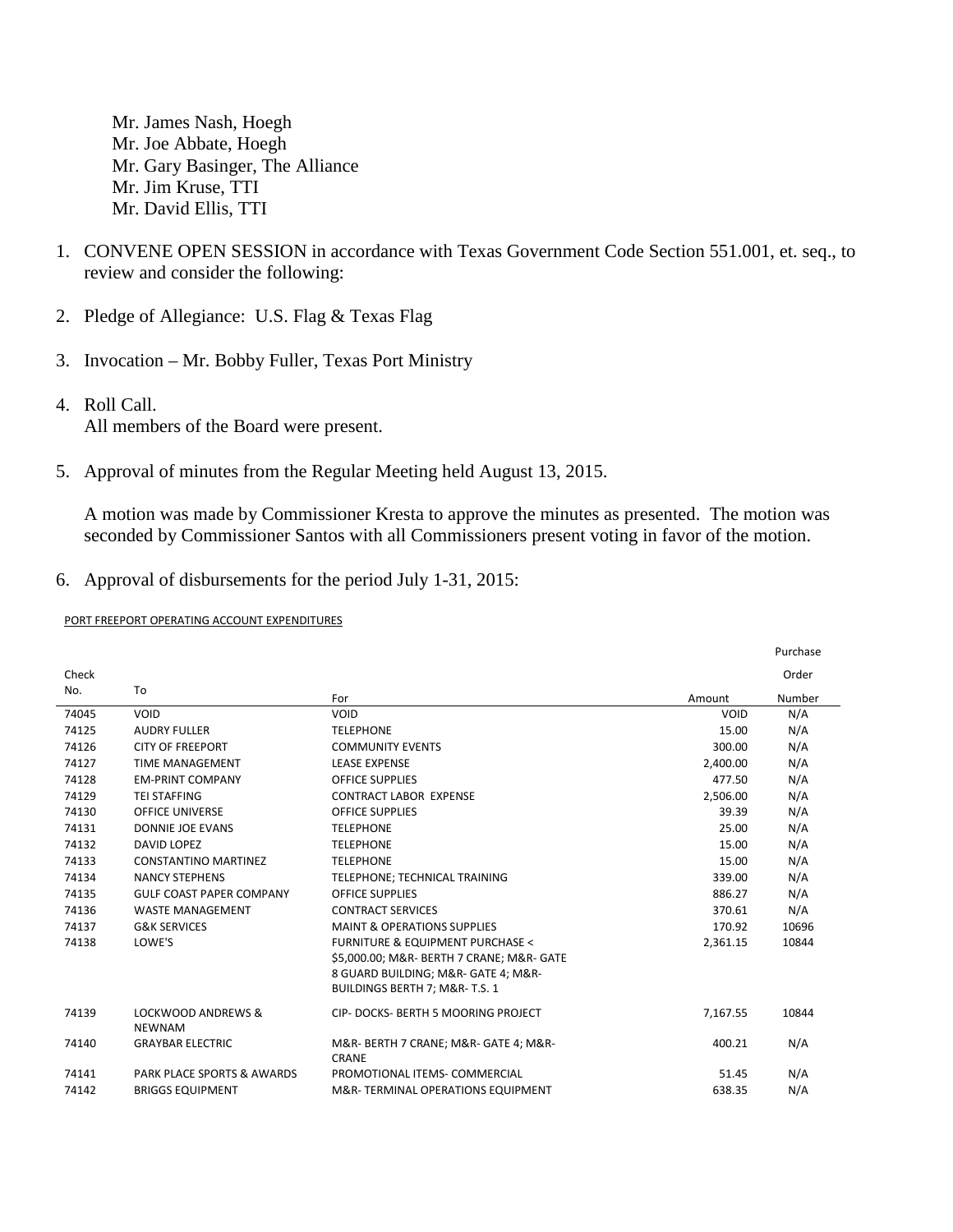| 74143 | STEINBERG & ASSOCIATES                                | FREEPORT HARBOR CHANNEL IMPROVEMENT<br><b>PROJECT</b>                                                                                                                                                                         | 3,500.00   | N/A   |
|-------|-------------------------------------------------------|-------------------------------------------------------------------------------------------------------------------------------------------------------------------------------------------------------------------------------|------------|-------|
| 74144 | KILLUM PEST CONTROL                                   | M&R- OPERATIONS BUILDING; M&R- SCALE<br>HOUSE; M&R- MAINTENANCE BUILDING;<br>M&R- GATE 4; M&R- SECURITY BUILDING;<br>M&R-T.S.1 M&R-T.S. COOL STORAGE<br>FACILITY; M&R- T.S. 2; M&R- WAREHOUSE 51<br>OFFICE COMPLETION PROJECT | 725.00     | 10757 |
| 74145 | <b>BRAZORIA COUNTY SEPTIC</b>                         | <b>CONTRACT SERVICES</b>                                                                                                                                                                                                      | 1,253.00   | N/A   |
| 74146 | <b>NAFTZ</b>                                          | ADVERTISING- FTZ                                                                                                                                                                                                              | 1,000.00   | N/A   |
| 74147 | <b>NAFTZ</b>                                          | <b>TECHNICAL TRAINING</b>                                                                                                                                                                                                     | 825.00     | N/A   |
| 74148 | AMERICAN JOURNAL OF<br><b>TRANSPORTATION</b>          | ADVERTISING- INDUSTRY                                                                                                                                                                                                         | 2,200.00   | 10912 |
| 74149 | <b>BRAZOSPORT TIRE</b>                                | M&R-TERMINAL OPERATIONS EQUIPMENT                                                                                                                                                                                             | 240.00     | N/A   |
| 74150 | EVCO INDUSTRIAL HARDWARE                              | M&R- BERTH 7 CRANE; M&R- CRANE                                                                                                                                                                                                | 702.91     | N/A   |
| 74151 | <b>BOBBY FORD</b>                                     | M&R-VEHICLES                                                                                                                                                                                                                  | 133.77     | N/A   |
| 74152 | SPRINT WASTE SERVICES                                 | <b>CONTRACT SERVICES</b>                                                                                                                                                                                                      | 391.69     | N/A   |
| 74153 | IHS GLOBAL, INC.                                      | REGISTER OF SHIPS 2014-2015                                                                                                                                                                                                   | 3,145.50   | 10934 |
| 74154 | STROUHAL TIRE COMPANY                                 | M&R- CRANE; M&R- TERMINAL OPERATIONS<br><b>EQUIPMENT</b>                                                                                                                                                                      | 1,302.74   | N/A   |
| 74155 | <b>VELASCO DRAINAGE DISTRICT</b>                      | CIP- NEW ADMINISTRATION BUILDING                                                                                                                                                                                              | 1,925.00   | N/A   |
| 74156 | <b>VELASCO DRAINAGE DISTRICT</b>                      | M&R- SECURITY BOAT                                                                                                                                                                                                            | 160.00     | N/A   |
| 74157 | <b>VELASCO DRAINAGE DISTRICT</b>                      | CIP-DOCKS-VELASCO TERMINAL                                                                                                                                                                                                    | 2,110.00   | N/A   |
| 74158 | <b>VELASCO DRAINAGE DISTRICT</b>                      | <b>OFFICE SUPPLIES</b>                                                                                                                                                                                                        | 35.00      | N/A   |
| 74159 | <b>VELASCO DRAINAGE DISTRICT</b>                      | CIP- DOCKS- VELASCO TERMINAL                                                                                                                                                                                                  | 15,865.00  | N/A   |
| 74160 | <b>VELASCO DRAINAGE DISTRICT</b>                      | CIP- DOCKS- VELASCO TERMINAL                                                                                                                                                                                                  | 4,665.00   | N/A   |
| 74161 | <b>DOOLEY TACKABERRY</b>                              | <b>OFFICE SUPPLIES</b>                                                                                                                                                                                                        | 439.00     | N/A   |
| 74162 | <b>SHRED IT HOUSTON</b>                               | <b>OFFICE SUPPLIES</b>                                                                                                                                                                                                        | 125.59     | N/A   |
| 74163 | U.S. HEALTHWORKS MEDICAL<br><b>GROUP</b>              | <b>EMPLOYMENT RELATED EXPENSE</b>                                                                                                                                                                                             | 72.00      | N/A   |
| 74164 | DOYLE & WACHSTETTER                                   | BERTH 2 FLOODWALL MODIFICATION<br><b>PROJECT</b>                                                                                                                                                                              | 750.00     | 10913 |
| 74165 | <b>MARVIN HOOSER</b>                                  | <b>TELEPHONE</b>                                                                                                                                                                                                              | 15.00      | N/A   |
| 74166 | WHOLESALE ELECTRIC SUPPLY                             | M&R- BERTH 7 CRANE                                                                                                                                                                                                            | 280.43     | N/A   |
| 74167 | AT&T                                                  | <b>TELEPHONE</b>                                                                                                                                                                                                              | 2,677.80   | N/A   |
| 74168 | DATA VOX                                              | OFFICE EQUIPMENT                                                                                                                                                                                                              | 5,395.28   | 10871 |
| 74169 | <b>INTEGRATED ARCHITECTURE &amp;</b><br><b>DESIGN</b> | CIP- NEW ADMINISTRATION BUILDING                                                                                                                                                                                              | 14,199.80  | 10605 |
| 74170 | <b>BEN WESTERLIN</b>                                  | AUTOMOBILE EXPENSE; TELEPHONE                                                                                                                                                                                                 | 341.23     | N/A   |
| 74171 | RANDY APARICIO                                        | <b>TELEPHONE</b>                                                                                                                                                                                                              | 15.00      | N/A   |
| 74172 | <b>VERIZON WIRELESS</b>                               | <b>TELEPHONE</b>                                                                                                                                                                                                              | 79.98      | N/A   |
| 74173 | DETAIL PRODUCTS                                       | OFFICE SUPPLIES                                                                                                                                                                                                               | 63.50      | N/A   |
| 74174 | AAA ASPHALT PAVING                                    | CIP- DOCKS- BERTH 5 MOORING PROJECT                                                                                                                                                                                           | 21,250.00  | 10936 |
| 74175 | HUNTER HEAVY EQUIPMENT                                | M&R-DOCKS BERTH 7-VT                                                                                                                                                                                                          | 1,522.50   | 10937 |
| 74176 | J. O'BRIEN COMPANY                                    | <b>BADGE SUPPLIES</b>                                                                                                                                                                                                         | 147.00     | N/A   |
| 74177 | A-1 COMFORT SYSTEMS                                   | M&R- GATE 8- GUARD BUILDING                                                                                                                                                                                                   | 2,879.00   | 10946 |
| 74178 | MCGRIFF, SEIBELS & WILLIAMS                           | PREPAID INSURANCE                                                                                                                                                                                                             | 36,514.00  | N/A   |
| 74179 | <b>JASON HULL</b>                                     | GOVERNMENTAL RELATIONS; TELEPHONE                                                                                                                                                                                             | 167.23     | N/A   |
| 74180 | <b>SCOTT BROOKS</b>                                   | AUTOMOBILE EXPENSE; TELEPHONE                                                                                                                                                                                                 | 194.08     | N/A   |
| 74181 | <b>BRUNO PUBLIC AFFAIRS</b>                           | <b>CONSULTANT FEES- OTHER</b>                                                                                                                                                                                                 | 3,125.00   | 10824 |
| 74182 | THE BRAZOSPORT COLLEGE<br><b>FOUNDATION</b>           | <b>COMMUNITY EVENTS</b>                                                                                                                                                                                                       | 2,500.00   | 10956 |
| 74183 | ABB, INC. MARINE & PORTS                              | M&R- BERTH 7 CRANE                                                                                                                                                                                                            | 3,952.50   | 10938 |
| 74184 | SERVICE RADIO                                         | M&R-SECURITY EQUIPMENT                                                                                                                                                                                                        | 444.56     | N/A   |
| 74185 | <b>AUDRY FULLER</b>                                   | <b>TELEPHONE</b>                                                                                                                                                                                                              | 15.00      | N/A   |
| 74186 | IPL, LLC                                              | INVENTORY- SPARE PARTS ZPMC CRANE                                                                                                                                                                                             | 9,936.50   | 10884 |
| 74187 | STERLING STRUCTURES, INC.                             | CIP- NEW ADMINISTRATION BUILDING                                                                                                                                                                                              | 447,237.14 | 10837 |
| 74188 | DONALD MULLETT                                        | <b>TELEPHONE</b>                                                                                                                                                                                                              | 25.00      | N/A   |
| 74189 | ABBEY JOHNSON                                         | SALES/PROMOTION TRAVEL; GOVERNMENTAL<br>RELATIONS; ADVERTISING- COMMUNITY;<br><b>COMMUNITY EVENTS</b>                                                                                                                         | 48.07      | N/A   |
| 74190 | <b>CRAWFORD ELECTRIC SUPPLY</b>                       | M&R- PARCEL 25                                                                                                                                                                                                                | 2,838.34   | N/A   |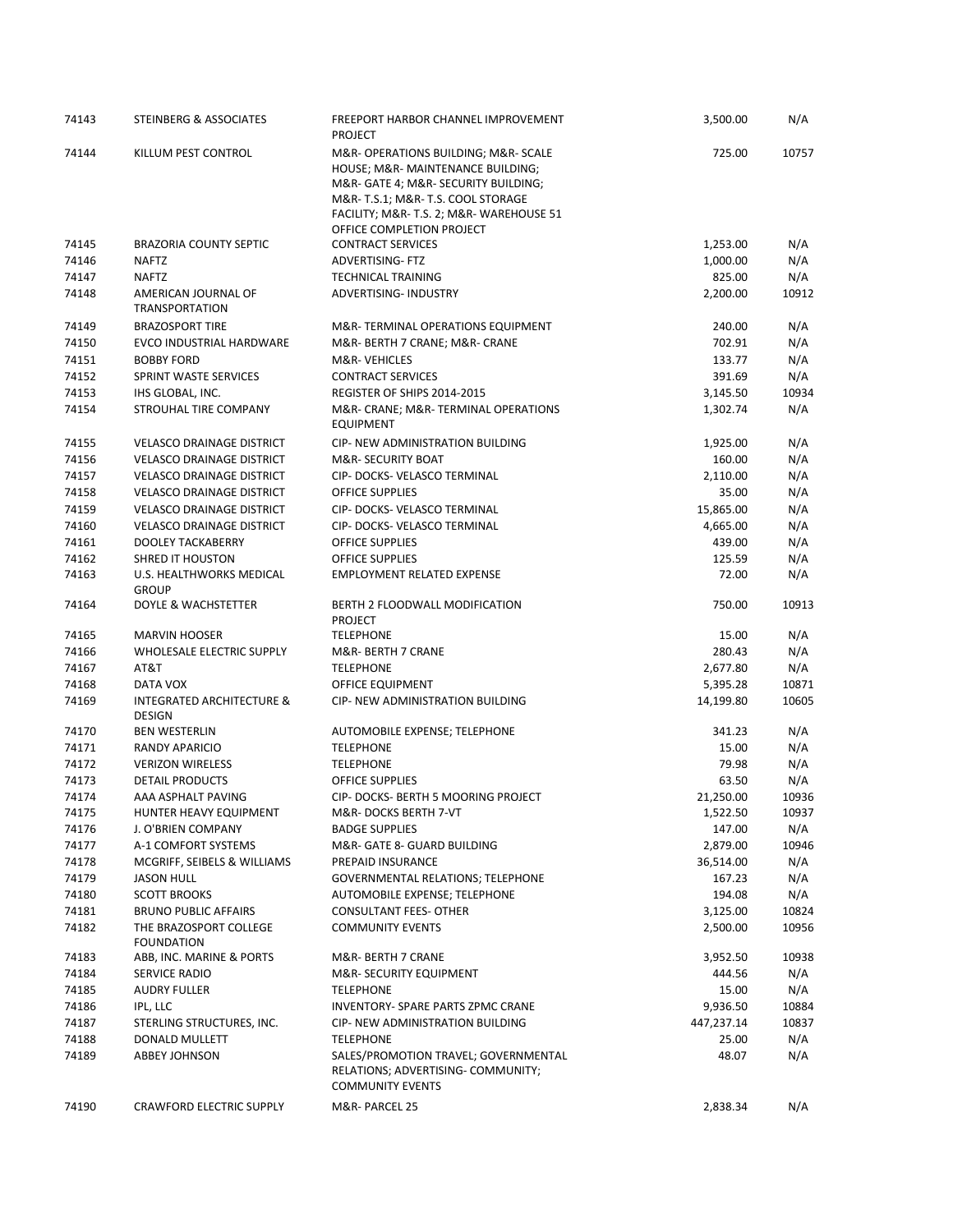| 74191 | <b>SETH WILLIAMS</b>                               | <b>TELEPHONE</b>                                                                                                                                                          | 15.00     | N/A   |
|-------|----------------------------------------------------|---------------------------------------------------------------------------------------------------------------------------------------------------------------------------|-----------|-------|
| 74192 | TGS/ AMERITRAC RAILROAD<br><b>SERVICES</b>         | M&R-RAIL-ARI LEAD TRACK                                                                                                                                                   | 9,597.00  | 10917 |
| 74193 | <b>GLOMAR INTERNATIONAL</b>                        | M&R- BERTH 7 CRANE                                                                                                                                                        | 1,942.92  | N/A   |
| 74194 | STEVEN C. WASHINGTON                               | <b>CONSULTANT FEES- OTHER</b>                                                                                                                                             | 1,250.00  | 10911 |
| 74195 | <b>BREAKBULK US</b>                                | <b>COMMERCIAL EVENTS</b>                                                                                                                                                  | 3,900.00  | 10953 |
| 74196 | <b>FOSTER FENCE</b>                                | <b>M&amp;R- SECURITY BUILDING</b>                                                                                                                                         | 407.00    | N/A   |
| 74197 | LIL XTREME PRODUCTIONS, INC.                       | <b>COMMUNITY EVENTS</b>                                                                                                                                                   | 700.00    | N/A   |
| 74198 | U.S. DEPARTMENT OF COMMERCE                        | <b>OFFICE SUPPLIES</b>                                                                                                                                                    | 1,600.00  | N/A   |
| 74199 | RELIANT                                            | <b>ELECTRICITY</b>                                                                                                                                                        | 73,079.08 | N/A   |
| 74200 | <b>SUNSTATES SECURITY</b>                          | SECURITY SERVICE FEES                                                                                                                                                     | 20,948.66 | N/A   |
| 74201 | <b>JOHNNY CARINO'S</b>                             | <b>COMMUNITY EVENTS</b>                                                                                                                                                   | 412.00    | 10967 |
| 74202 | <b>CITY OF FREEPORT</b>                            | <b>COMMUNITY EVENTS</b>                                                                                                                                                   | 500.00    | N/A   |
| 74203 | <b>TEI STAFFING</b>                                | <b>CONTRACT LABOR EXPENSE</b>                                                                                                                                             | 1,276.56  | N/A   |
| 74204 | MICHAELA BEVERS                                    | <b>OFFICE SUPPLIES</b>                                                                                                                                                    | 28.75     | N/A   |
| 74205 | <b>OFFICE UNIVERSE</b>                             | OFFICE SUPPLIES; M&R- GATE 4                                                                                                                                              | 278.70    | N/A   |
| 74206 | <b>WILLIAMS DIESEL</b>                             | M&R-TERMINAL OPERATIONS EQUIPMENT;                                                                                                                                        | 457.97    | N/A   |
|       |                                                    | M&R-TERMINAL OPERATIONS SUPPLIES                                                                                                                                          |           |       |
| 74207 | <b>GULFTEX VENDING</b>                             | <b>OFFICE SUPPLIES</b>                                                                                                                                                    | 235.38    | N/A   |
| 74208 | <b>FEDEX</b>                                       | CIP- EOC- CUSTOMS & BORDER PROTECTION;<br>POSTAGE & FREIGHT                                                                                                               | 24.60     | N/A   |
| 74209 | DAVID LOPEZ                                        | INS. CLAIMS- VISION- EMPLOYEE                                                                                                                                             | 14.87     | N/A   |
| 74210 | <b>G&amp;K SERVICES</b>                            | <b>MAINT &amp; OPERATIONS SUPPLIES</b>                                                                                                                                    | 102.74    | 10696 |
| 74211 | <b>SUPERIOR CLEANING SERVICES</b>                  | M&R-BUILDINGS BERTH 7; M&R-T.S. 3; M&R-<br>2ND ST. ADMINISTRATION BUILDING; M&R-<br><b>OPERATIONS BUILDING; M&amp;R- SECURITY</b><br>BUILDING; M&R- T.S. 1; M&R- T.S. 2;  | 3,612.00  | 10779 |
| 74212 | <b>CULLIGAN WATER SYSTEMS</b>                      | <b>CONTRACT SERVICES</b><br>M&R- 2ND ST. ADMINISTRATION BUILDING;<br>M&R- OPERATIONS BUILDING; M&R-<br>BUILDINGS BERTH 7; M&R- T.S. 1; M&R-<br><b>OPERATIONS BUILDING</b> | 714.25    | 10923 |
| 74213 | <b>MATHESON TRIGAS</b>                             | <b>MAINT &amp; OPERATIONS SUPPLIES</b>                                                                                                                                    | 157.52    | N/A   |
| 74214 | <b>BRAZOSPORT FACTS</b>                            | <b>EMPLOYMENT RELATED EXPENSE</b>                                                                                                                                         | 163.50    | N/A   |
| 74215 | SAAB TECHNOLOGIES                                  | M&R- OFFICE EQUIPMENT                                                                                                                                                     | 1,447.04  | N/A   |
| 74216 | <b>VICTORY INSURANCE</b>                           | <b>INSURANCE EXPENSE</b>                                                                                                                                                  | 44.25     | N/A   |
| 74217 | EVCO INDUSTRIAL HARDWARE                           | M&R- BERTH 7 CRANE                                                                                                                                                        | 487.95    | N/A   |
| 74218 | <b>STATE COMPTROLLER</b>                           | <b>SALES TAX PAYABLE</b>                                                                                                                                                  | 2,415.34  | N/A   |
| 74219 | <b>BRAZOSPORT PLUMBING &amp;</b><br><b>HEATING</b> | M&R-T.S. 5 (CABETT SUBSEA)                                                                                                                                                | 1,240.35  | N/A   |
| 74220 | JOHNSON SUPPLY                                     | M&R- OPERATIONS BUILDING                                                                                                                                                  | 130.92    | N/A   |
| 74221 | <b>SUPERIOR FABRICATION</b>                        | M&R- BERTH 7 CRANE                                                                                                                                                        | 900.00    | N/A   |
| 74222 | NORTHERN TOOL & EQUIPMENT                          | M&R- BERTH 7 CRANE                                                                                                                                                        | 623.94    | N/A   |
| 74223 | THE BULLETIN                                       | ADVERTISING- COMMUNITY                                                                                                                                                    | 425.00    | N/A   |
| 74224 | <b>CENTERPOINT ENERGY</b>                          | WATER & GAS                                                                                                                                                               | 22.05     | N/A   |
| 74225 | AT&T                                               | <b>TELEPHONE</b>                                                                                                                                                          | 843.87    | N/A   |
| 74226 | <b>TESTAMERICA LABORATORIES</b>                    | M&R- OTHER- STORMWATER OUTFALL<br>DRAINAGE PROJECT                                                                                                                        | 1,032.00  | N/A   |
|       |                                                    | <b>CONTRACT SERVICES</b>                                                                                                                                                  |           |       |
| 74227 | <b>COMCAST</b>                                     |                                                                                                                                                                           | 214.22    | N/A   |
| 74228 | TEXAS DEPARTMENT OF LICENSING                      | M&R- SECURITY BUILDING                                                                                                                                                    | 20.00     | N/A   |
| 74229 | <b>VERIZON WIRELESS</b>                            | <b>TELEPHONE</b>                                                                                                                                                          | 151.98    | N/A   |
| 74230 | DETAIL PRODUCTS, INC.                              | PROMOTIONAL ITEMS- COMMERCIAL;<br>PROMOTIONAL ITEMS- COMMUNITY                                                                                                            | 870.00    | N/A   |
| 74231 | ON HOLD MARKETING WORKS                            | <b>LEASE EXPENSE</b>                                                                                                                                                      | 39.00     | N/A   |
| 74232 | SHOPPA'S FARM SUPPLY                               | M&R-TERMINAL OPERATIONS EQUIPMENT                                                                                                                                         | 198.83    | N/A   |
| 74233 | <b>JEFF STRADER</b>                                | <b>GOVERNMENTAL RELATIONS; TELEPHONE</b>                                                                                                                                  | 164.69    | N/A   |
| 74234 | CANNON SOLUTIONS AMERICA                           | M&R- OFFICE EQUIPMENT                                                                                                                                                     | 165.90    | N/A   |
| 74235 | <b>COMCAST</b>                                     | <b>CONTRACT SERVICES</b>                                                                                                                                                  | 3,590.77  | N/A   |
| 74236 | PITNEY BOWES POSTAGE                               | POSTAGE & FREIGHT                                                                                                                                                         | 520.99    | N/A   |
| 74237 | <b>HURT COMPANY</b>                                | FUEL/OIL- GENERAL                                                                                                                                                         | 4,933.45  | 10958 |
| 74238 | WILLIAM G. FOX                                     | SALES/PROMOTION TRAVEL                                                                                                                                                    | 243.62    | N/A   |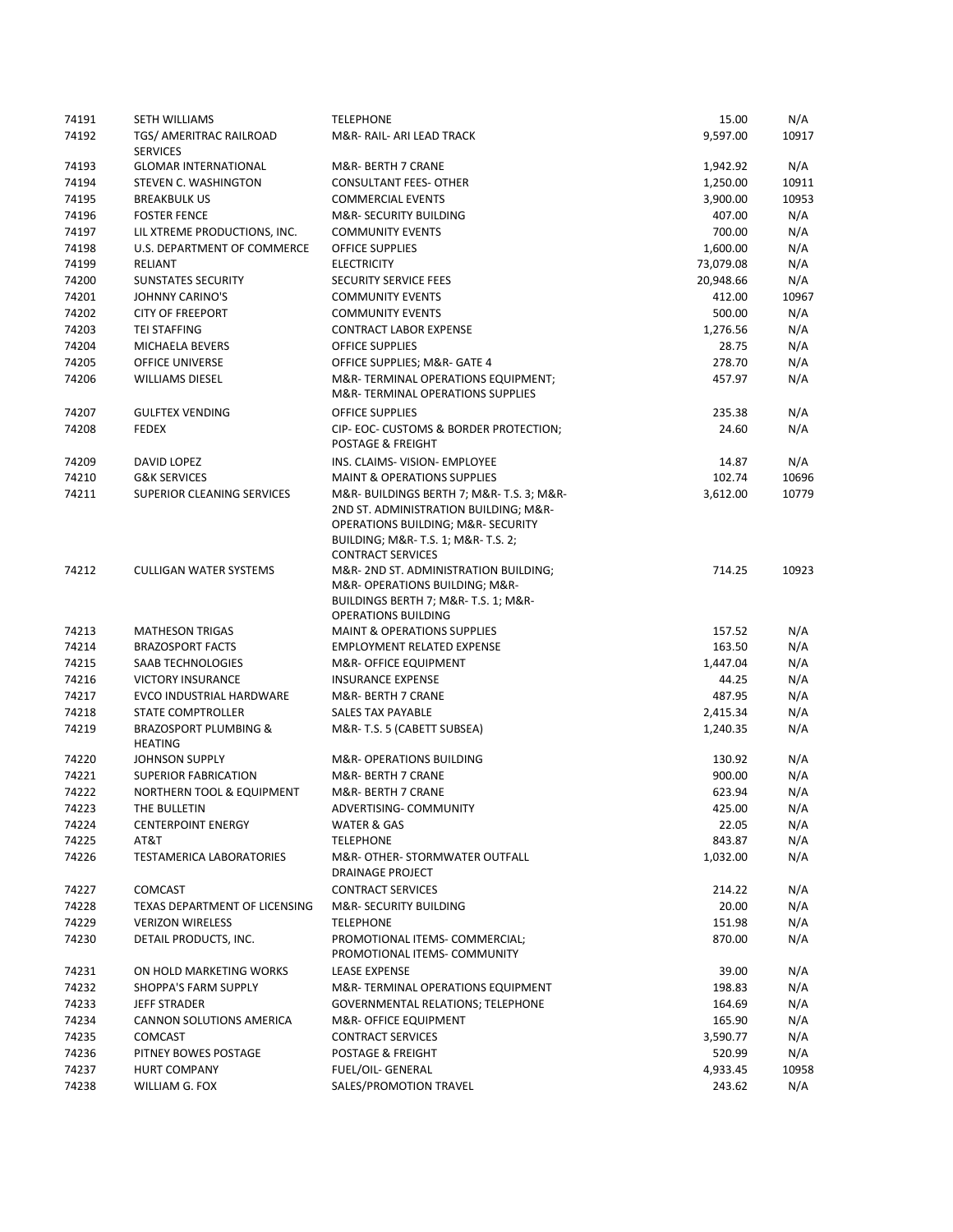| 74239 | <b>BROWN &amp; GAY ENGINEERS</b>   | CIP- B7 BACKLANDS CONCRETE PAVING<br><b>PROJECT</b>                    | 14,619.82  | 10709 |
|-------|------------------------------------|------------------------------------------------------------------------|------------|-------|
| 74240 | <b>FAMILY FITNESS</b>              | <b>GROUP WELLNESS</b>                                                  | 137.88     | N/A   |
| 74241 | FMF, INC.                          | <b>CONTRACT LABOR EXPENSE</b>                                          | 6,400.00   | 10895 |
| 74242 | ABB INC., MARINE & PORTS           | M&R- BERTH 7 CRANE                                                     | 2,864.64   | 10949 |
| 74243 | G4S TECHNOLOGY HOLDINGS            | M&R- BERTH 7 CRANE                                                     | 857.48     | 10914 |
| 74244 | <b>BRANDON ROBERTSON</b>           | AUTOMOBILE EXPENSE; TELEPHONE                                          | 109.50     | N/A   |
| 74245 | <b>CECIL BOOTH</b>                 | CIP- ROADS TURNING BASIN ROAD; CIP-                                    | 313.88     | N/A   |
|       |                                    | PARCEL 25 ASPHALT PAVING PROJECT;                                      |            |       |
|       |                                    | TECHNICAL TRAINING, TELEPHONE                                          |            |       |
| 74246 | <b>FREESE &amp; NICHOLS</b>        | CIP- PARCEL 14 RAIL DEVELOPMENT PROJECT;                               | 143,658.28 | 10851 |
|       |                                    | CIP- PARCEL 14 PHASE III- ASPHALT PAVING                               |            |       |
|       |                                    | PROJECT; CIP- PARCEL 19 PHASE 11- ASPHALT                              |            |       |
|       |                                    | PAVING PROJECT                                                         |            |       |
| 74247 | K.R. ADAMS                         | <b>CONSULTANT FEES- OTHER</b>                                          | 2,500.00   | 10897 |
| 74248 | <b>ADHERE CREATIVE</b>             | AD DEVELOPMENT SERVICES                                                | 8,673.00   | 10931 |
| 74249 | <b>ADHERE CREATIVE</b>             | AD DEVELOPMENT SERVICES                                                | 2,435.63   | 10968 |
| 74250 | AMERICAN APPRAISAL                 | <b>INSURANCE EXPENSE</b>                                               | 6,248.00   | 10941 |
| 74251 | <b>TEXAS GENERAL LAND OFFICE</b>   | LEASE EXPENSE- FLNG                                                    | 416,492.70 | N/A   |
| 74252 | <b>CITY OF FREEPORT</b>            | ELECTRICITY; WATER & GAS                                               | 4,422.80   | N/A   |
| 74253 | <b>CITY OF FREEPORT</b>            | <b>LEASE EXPENSE</b>                                                   | 10,000.00  | N/A   |
| 74254 | <b>TEI STAFFING</b>                | <b>CONTRACT LABOR EXPENSE</b>                                          | 1,300.12   | N/A   |
| 74255 | <b>GULFTEX VENDING</b>             | <b>OFFICE SUPPLIES</b>                                                 | 148.70     | N/A   |
| 74256 | <b>FEDEX</b>                       | CIP- NEW ADMINISTRATION BUILDING; CIP-                                 | 17.77      | N/A   |
|       |                                    | T.S. 2 DEMOLITION PROJECT; POSTAGE &                                   |            |       |
|       |                                    | <b>FREIGHT</b>                                                         |            |       |
| 74257 | <b>GULF COAST PAPER COMPANY</b>    | <b>OFFICE SUPPLIES</b>                                                 | 68.00      | N/A   |
| 74258 | BLUELINE SHOP & COPY CENTER        | M&R-ROADS- PETE SCHAFF ROAD                                            | 26.25      | N/A   |
| 74259 | <b>GIROUARD'S ACE HARDWARE</b>     | OFFICE SUPPLIES; MAINT & OPERATIONS                                    | 673.72     | N/A   |
|       |                                    | SUPPLIES; FURNITURE & EQUIPMENT<br>PURCHASE < \$5,000.00; M&R-TERMINAL |            |       |
|       |                                    | OPERATIONS EQUIPMENT; M&R- CRANE;                                      |            |       |
|       |                                    | M&R- VEHICLES; M&R- BERTH 7 CRANE; M&R-                                |            |       |
|       |                                    | GATE 8 GUARD BUILDING; OFFICE SUPPLIES;                                |            |       |
|       |                                    | M&R- SECURITY BUILDING; M&R- BUILDINGS                                 |            |       |
|       |                                    | BERTH 7; M&R-WAREHOUSE 51; M&R-                                        |            |       |
|       |                                    | DOCKS 7- VT; M&R- PARCEL 25                                            |            |       |
| 74260 | <b>BRIGGS EQUIPMENT</b>            | M&R-TERMINAL OPERATIONS EQUIPMENT                                      | 597.99     | N/A   |
| 74261 | <b>EVCO INDUSTRIAL</b>             | M&R- BERTH 7 CRANE                                                     | 483.20     | N/A   |
| 74262 | BRAZORIA HERITAGE FOUNDATION       | <b>COMMUNITY EVENTS- COMMISSIONER</b>                                  | 105.00     | N/A   |
| 74263 | <b>OZARKA</b>                      | <b>OFFICE SUPPLIES</b>                                                 | 110.65     | N/A   |
| 74264 | UNUM LIFE INSURANCE                | <b>GROUP HEALTH &amp; RELATED BENEFITS</b>                             | 768.09     | N/A   |
| 74265 | <b>SUPERIOR FABRICATION</b>        | M&R- BERTH 7 CRANE                                                     | 470.00     | N/A   |
| 74266 | HAGEMEYER NORTH AMERICA            | OFFICE SUPPLIES                                                        | 5.57       | N/A   |
| 74267 | <b>BRUSKE PRODUCTS</b>             | M&R-TERMINAL OPERATIONS EQUIPMENT                                      | 216.87     | N/A   |
| 74268 | <b>GOVERNMENT FINANCE OFFICERS</b> | DUES & MEMBERSHIPS- ADMINISTRATION                                     | 80.00      | N/A   |
| 74269 | AT&T                               | <b>TELEPHONE</b>                                                       | 129.85     | N/A   |
| 74270 | AT&T                               | <b>TELEPHONE</b>                                                       | 101.21     | N/A   |
| 74271 | RAVI K. SINGHANIA                  | TECHNICAL TRAINING- COMMISSIONER;                                      | 3,347.20   | N/A   |
|       |                                    | SALES/ PROMOTION TRAVEL- COMMISSIONER                                  |            |       |
| 74272 | AT&T                               | <b>TELEPHONE</b>                                                       | 470.98     | N/A   |
| 74273 | THE LINCOLN NATIONAL LIFE          | <b>GROUP HEALTH &amp; RELATED BENEFITS</b>                             | 634.88     | N/A   |
| 74274 | <b>QUILL CORPORATION</b>           | <b>OFFICE SUPPLIES</b>                                                 | 374.39     | N/A   |
| 74275 | SUN LIFE & HEALTH INSURANCE        | <b>GROUP HEALTH &amp; RELATED BENEFITS</b>                             | 940.29     | N/A   |
| 74276 | AT&T                               | <b>TELEPHONE</b>                                                       | 450.94     | N/A   |
| 74277 | <b>BROOKSIDE EQUIPMENT SALES,</b>  | <b>MAINT &amp; OPERATIONS SUPPLIES</b>                                 | 13.99      | N/A   |
|       | INC.                               |                                                                        |            |       |
| 74278 | <b>GENTRY MOTOR PARTS</b>          | MAINT & OPERATIONS SUPPLIES; M&R-                                      | 1,708.35   | N/A   |
|       |                                    | TERMINAL OPERATIONS EQUIPMENT; M&R-                                    |            |       |
|       |                                    | CRANE; M&R-VEHICLES                                                    |            |       |
| 74279 | TRIPLE B SERVICES                  | CIP- DOCKS- VELASCO TERMINAL BACKLANDS                                 | 233,208.52 | 10735 |
|       |                                    | DEVELOPMENT PHASE II                                                   |            |       |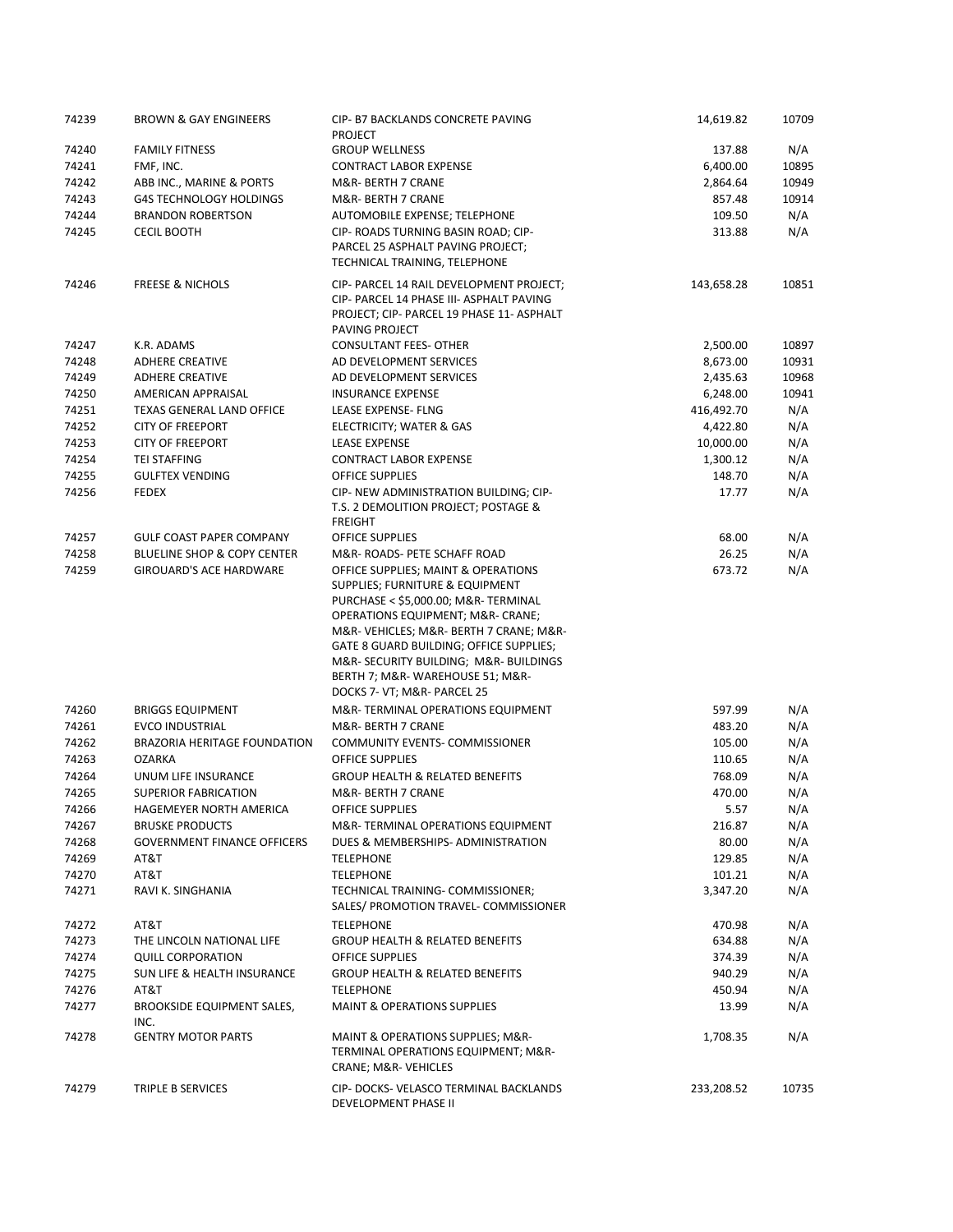| 74280 | AT&T                                 | <b>TELEPHONE</b>                                               | 278.10       | N/A   |
|-------|--------------------------------------|----------------------------------------------------------------|--------------|-------|
| 74281 | MCGRIFF, SIEBELS & WILLIAMS          | PREPAID INSURANCE                                              | 3,304.67     | N/A   |
| 74282 | AIRGAS USA, INC.                     | <b>MAINT &amp; OPERATIONS SUPPLIES</b>                         | 50.68        | N/A   |
| 74283 | <b>WELLS FARGO</b>                   | CONSULTANT FEES- OTHER;                                        | 2,918.02     | N/A   |
|       |                                      | SALES/PROMOTION TRAVEL; GOVERNMENTAL                           |              |       |
|       |                                      | RELATIONS; TECHNICAL TRAINING; OFFICE                          |              |       |
|       |                                      | SUPPLIES; TELEPHONE; DUES &                                    |              |       |
|       |                                      | MEMBERSHIPS- ADMINISTRATION;                                   |              |       |
|       |                                      | <b>SUBSCRIPTIONS</b>                                           |              |       |
| 74284 | PROTECTION 1 SECURITY                | <b>BADGE SUPPLIES</b>                                          | 854.00       | N/A   |
| 74285 | PITNEY BOWES GLOBAL FINANCIAL        | POSTAGE & FREIGHT                                              | 270.00       | N/A   |
| 74286 | <b>SUBURBAN PROPANE</b>              | FUEL/OIL- GENERAL                                              | 95.92        | 10865 |
| 74287 | <b>QUALITY TURF FARMS</b>            | M&R- MSC LEASE FACILITIES; M&R- OTHER;                         | 5,888.15     | 10776 |
|       |                                      | 419 E BROAD ST.                                                |              |       |
| 74288 | LJA ENGINEERING, INC.                | CIP- DOCKS- VELASCO TERMINAL BACKLANDS                         | 21,945.85    | 10615 |
|       |                                      | DEVELOPMENT PHASE II                                           |              |       |
|       |                                      |                                                                |              |       |
| 74289 | <b>SUNSTATES SECURITY</b>            | <b>SECURITY SERVICE FEES</b>                                   | 20,893.28    | N/A   |
| 74290 | FMF, INC.                            | <b>CONTRACT LABOR EXPENSE</b>                                  | 6,400.00     | N/A   |
| 74291 | ABB INC., MARINE                     | M&R- BERTH 7 CRANE                                             | 840.00       | N/A   |
| 74292 | G2 PARTNERS, LLC.                    | <b>COMPUTER SOFTWARE</b>                                       | 14,442.75    | 10864 |
| 74293 | TEXAS STERLING CONSTRUCTION          | CIP- B7 BACKLANDS CONCRETE PAVING                              | 2,797,593.05 | 10759 |
|       |                                      | <b>PROJECT</b>                                                 |              |       |
| 74294 | STEVEN C. WASHINGTON                 | <b>CONSULTANT FEES- OTHER</b>                                  | 3,405.96     | 10911 |
| 74295 | <b>BRAZOS ELEVATOR COMPANY</b>       | M&R- SECURITY BUILDING                                         | 250.00       | N/A   |
| 74296 | CRAIN, CATON & JAMES                 | <b>LEGAL FEES</b>                                              | 7,560.40     | N/A   |
| 74297 | <b>BLUECROSS BLUESHIELD OF TEXAS</b> | <b>GROUP HEALTH &amp; RELATED BENEFITS</b>                     | 34,827.58    | N/A   |
| 74298 | <b>MAURO &amp; CORDOBA</b>           | <b>LEGAL FEES</b>                                              | 22.50        | N/A   |
| 74299 | <b>MAURO &amp; CORDOBA</b>           | LEGAL FEES                                                     | 654.65       | N/A   |
| 74300 | <b>MAURO &amp; CORDOBA</b>           | <b>LEGAL FEES</b>                                              | 45.00        | N/A   |
| 74301 | <b>MAURO &amp; CORDOBA</b>           | <b>LEGAL FEES</b>                                              | 45.00        | N/A   |
| 74302 | MAURO & CORDOBA                      | <b>LEGAL FEES</b>                                              | 589.50       | N/A   |
| 74303 | <b>MAURO &amp; CORDOBA</b>           | <b>LEGAL FEES</b>                                              | 45.00        | N/A   |
| 74304 | MAURO & CORDOBA                      | <b>LEGAL FEES</b>                                              | 4,420.18     | N/A   |
| 74305 | <b>MAURO &amp; CORDOBA</b>           | <b>LEGAL FEES</b>                                              | 225.00       | N/A   |
| 74306 | MAURO & CORDOBA                      | <b>LEGAL FEES</b>                                              | 917.33       | N/A   |
|       | <b>MAURO &amp; CORDOBA</b>           | <b>LEGAL FEES</b>                                              | 3,157.90     | N/A   |
| 74307 | MAURO & CORDOBA                      | <b>LEGAL FEES</b>                                              | 855.00       | N/A   |
| 74308 |                                      |                                                                |              |       |
| 74309 | <b>NAYELI QUINONEZ</b>               | INS. CLAIMS- VISION- EMPLOYEE                                  | 67.50        | N/A   |
| 74310 | <b>CECIL BOOTH</b>                   | INS. CLAIMS- VISION- EMPLOYEE                                  | 275.00       | N/A   |
| 74311 | DANIEL'S RENTALS & STORAGE           | <b>COMMUNITY EVENTS</b>                                        | 96.00        | N/A   |
| 74312 | BOLTON, BAER & WHITE, LLC.           | <b>CIP-OTHER</b>                                               | 10,000.00    | 10979 |
| 74313 | GIOVANNI'S                           | <b>EMPLOYMENT RELATED EXPENSE</b>                              | 535.84       | N/A   |
| 74314 | <b>EM-PRINT COMPANY</b>              | <b>OFFICE SUPPLIES</b>                                         | 850.00       | N/A   |
| 74315 | <b>CITY OF FREEPORT</b>              | WATER & GAS                                                    | 47.01        | N/A   |
| 74316 | <b>CITY OF FREEPORT</b>              | WATER & GAS                                                    | 15.48        | N/A   |
| 74317 | <b>CITY OF FREEPORT</b>              | WATER & GAS                                                    | 199.71       | N/A   |
| 74318 | <b>CITY OF FREEPORT</b>              | WATER & GAS                                                    | 57.77        | N/A   |
| 74319 | <b>CITY OF FREEPORT</b>              | WATER & GAS                                                    | 15.48        | N/A   |
| 74320 | <b>CITY OF FREEPORT</b>              | <b>WATER &amp; GAS</b>                                         | 11,336.57    | N/A   |
| 74321 | OFFICE UNIVERSE                      | OFFICE SUPPLIES                                                | 82.02        | N/A   |
| 74322 | SPECIALTIES COMPANY                  | M&R- BERTH 7 CRANE                                             | 12.29        | N/A   |
| 74323 | MIKE WILSON                          | SALES/ PROMOTION TRAVEL; FLEXIBLE                              | 165.97       | N/A   |
|       |                                      | SPENDING EMPLOYEE REIMBURSEMENT                                |              |       |
| 74324 | <b>GULF COAST PAPER COMPANY</b>      | OFFICE SUPPLIES                                                | 283.56       | N/A   |
| 74325 | PC CARE, INC.                        | <b>CONTRACT SERVICES</b>                                       | 339.90       | N/A   |
|       |                                      |                                                                |              |       |
| 74326 | <b>G&amp;K SERVICES</b>              | M&R-2ND ST. ADMINISTRATION BUILDING;<br>M&R- SECURITY BUILDING | 127.00       | 10696 |
|       |                                      |                                                                |              |       |
| 74327 | <b>BRAZOSPORT FACTS</b>              | CIP-DOCKS-BERTH 5 MOORING; CIP-PETE                            | 1,751.30     | N/A   |
|       |                                      | SCHAFF BLVD PAVING PROJECT; CIP- PARCEL                        |              |       |
|       |                                      | 19 PHASE II ASPHALT PAVING PROJECT;                            |              |       |
|       |                                      | ADVERTISING- COMMUNITY                                         |              |       |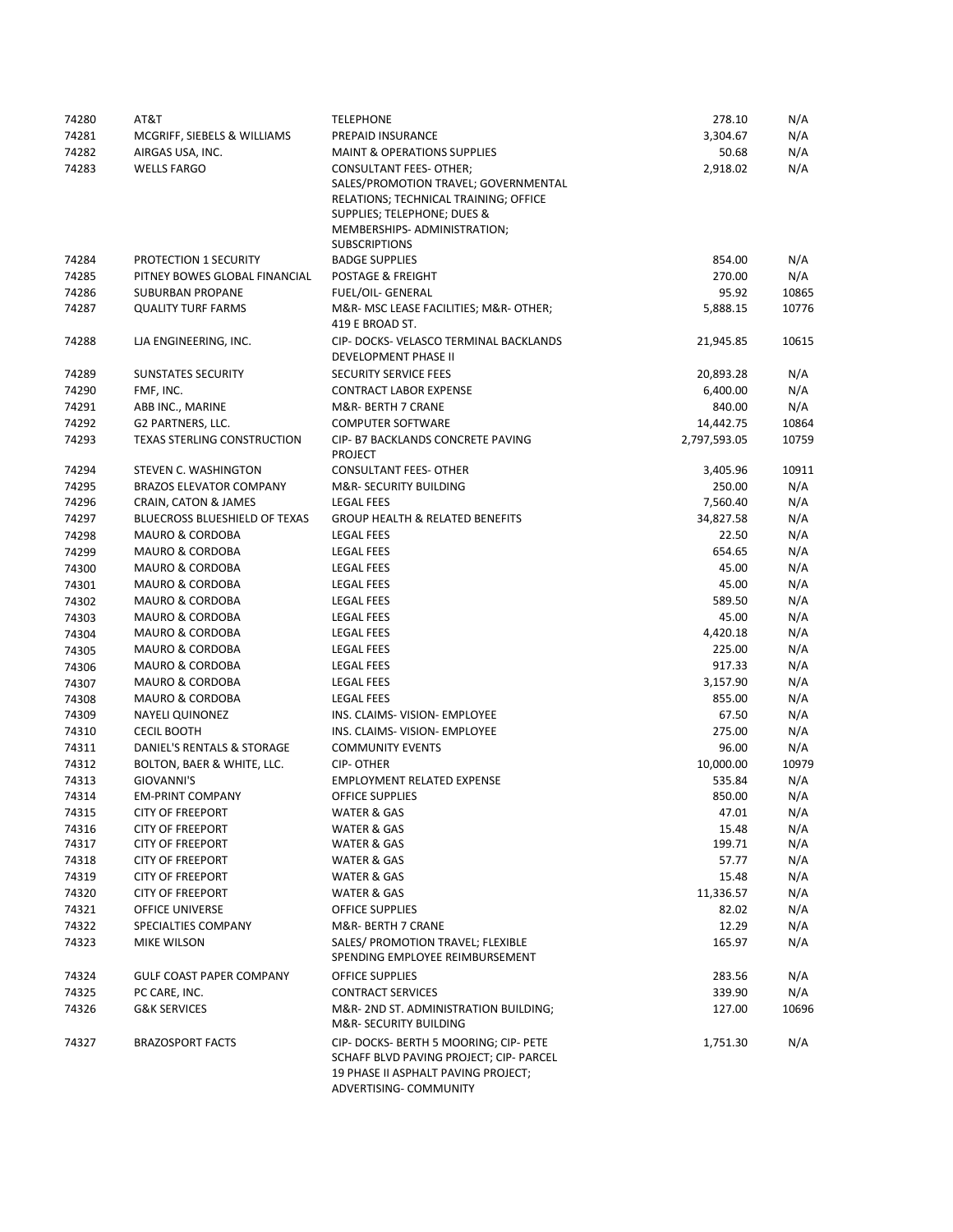| 74328 | <b>WEIGHING TECHNOLOGIES</b>                     | <b>OFFICE SUPPLIES</b>                                                                                                  | 489.36     | N/A   |
|-------|--------------------------------------------------|-------------------------------------------------------------------------------------------------------------------------|------------|-------|
| 74329 | UNION PACIFIC RAILROAD                           | <b>LEASE EXPENSE</b>                                                                                                    | 3,726.00   | N/A   |
| 74330 | AMERICAN PAYROLL ASSOCIATION                     | DUES & MEMBERSHIPS- ADMINISTRATION                                                                                      | 219.00     | N/A   |
| 74331 | <b>ART'S SIGNS</b>                               | <b>OFFICE SUPPLIES</b>                                                                                                  | 94.00      | N/A   |
| 74332 | <b>SUPERIOR FABRICATION</b>                      | <b>FURNITURE &amp; EQUIPMENT PURCHASE &lt;</b><br>\$5,000.00                                                            | 2,659.59   | 10959 |
| 74333 | <b>TURNKEY ELECTRIC</b>                          | M&R-TERMINAL FACILITIES- OTHER                                                                                          | 9,700.00   | 10925 |
| 74334 | <b>VELASCO DRAINAGE DISTRICT</b>                 | BERTH 2 FLOODWALL MODIFICATION<br><b>PROJECT</b>                                                                        | 100.00     | N/A   |
| 74335 | DOOLEY TACKABERRY                                | SAFETY VEST SUPPLIES; MAINT & OPERATIONS<br><b>SUPPLIES</b>                                                             | 658.25     | N/A   |
| 74336 | ASSURANT EMPLOYEE BENEFITS                       | <b>GROUP HEALTH &amp; RELATED BENEFITS</b>                                                                              | 2,858.85   | N/A   |
| 74337 | <b>SHRED IT HOUSTON</b>                          | <b>OFFICE SUPPLIES</b>                                                                                                  | 125.59     | N/A   |
| 74338 | THE BULLETIN                                     | <b>ADVERTISING- COMMUNITY</b>                                                                                           | 275.00     | N/A   |
| 74339 | U.S HEALTHWORKS MEDICAL<br><b>GROUP OF TEXAS</b> | <b>EMPLOYMENT RELATED EXPENSE</b>                                                                                       | 72.00      | N/A   |
| 74340 | <b>WHOLESALE ELECTRIC SUPPLY</b>                 | M&R-TERMINAL FACILITIES- OTHER                                                                                          | 888.41     | 10945 |
| 74341 | AT&T                                             | <b>TELEPHONE</b>                                                                                                        | 2,602.22   | N/A   |
| 74342 | <b>GRAINGER</b>                                  | M&R- BERTH 7 CRANE                                                                                                      | 955.18     | N/A   |
| 74343 | DATA VOX                                         | <b>FURNITURE &amp; EQUIPMENT PURCHASE &lt;</b><br>\$5,000.00                                                            | 100.00     | N/A   |
| 74344 | <b>COMCAST</b>                                   | <b>CONTRACT SERVICES</b>                                                                                                | 149.76     | N/A   |
| 74345 | <b>INTEGRATED ARCHITECTURE &amp;</b><br>DESIGN   | <b>CIP- NEW ADMINISTRATION BUILDING</b>                                                                                 | 7,701.35   | 10605 |
| 74346 | <b>BEN WESTERLIN</b>                             | FLEXIBLE SPENDING EMPLOYEE<br>REIMBURSEMENT                                                                             | 66.56      | N/A   |
| 74347 | <b>VICKI SMITH</b>                               | FLEXIBLE SPENDING EMPLOYEE<br>REIMBURSEMENT                                                                             | 95.80      | N/A   |
| 74348 | <b>DETAIL PRODUCTS</b>                           | <b>OFFICE SUPPLIES</b>                                                                                                  | 427.79     | N/A   |
| 74349 | AAA ASPHALT PAVING                               | CIP- PARCEL 25 ASPHALT PAVING PROJECT                                                                                   | 591,218.09 | 10826 |
| 74350 | J. O'BRIEN COMPANY                               | <b>BADGE SUPPLIES</b>                                                                                                   | 587.72     | N/A   |
| 74351 | <b>JASON HULL</b>                                | INS. CLAIMS- VISION- DEPENDENT                                                                                          | 363.59     | N/A   |
| 74352 | <b>OFFICEMAX</b>                                 | <b>OFFICE SUPPLIES</b>                                                                                                  | 242.76     | N/A   |
| 74353 | RELIANT                                          | <b>ELECTRICITY</b>                                                                                                      | 6,922.04   | N/A   |
| 74354 | <b>JEFF STRADER</b>                              | FLEXIBLE SPENDING EMPLOYEE<br>REIMBURSEMENT                                                                             | 258.57     | N/A   |
| 74355 | <b>CHRISTOPHER HOGAN</b>                         | <b>CONSULTANT FEES- OTHER</b>                                                                                           | 62.92      | N/A   |
| 74356 | SWISHER & SWISHER                                | M&R-OTHER                                                                                                               | 660.00     | 10896 |
| 74357 | WILLIAM G. FOX                                   | <b>FURNITURE &amp; EQUIPMENT PURCHASE &lt;</b><br>\$5,000.00                                                            | 590.76     | N/A   |
| 74358 | <b>SUNSTATES SECURITY</b>                        | SECURITY SERVICE FEES                                                                                                   | 43,907.29  | N/A   |
| 74359 | ABB INC., MARINE & PORTS                         | M&R-BERTH 7 CRANE                                                                                                       | 53,250.00  | 10868 |
| 74360 | <b>JOHNNY CARINO'S</b>                           | <b>COMMUNITY EVENTS</b>                                                                                                 | 1,236.00   | 10967 |
| 74361 | <b>STERLING STRUCTURES</b>                       | CIP- NEW ADMINISTRATION BUILDING                                                                                        | 387,466.88 | 10837 |
| 74362 | <b>FREESE &amp; NICHOLS</b>                      | BERTH 2 FLOODWALL MODIFICATION<br><b>PROJECT</b>                                                                        | 9,729.34   | 10851 |
| 74363 | HDR, INC.                                        | BERTH 2 FLOODWALL MODIFICATION<br><b>PROJECT</b>                                                                        | 39,923.98  | 10852 |
| 74364 | MIMECAST NORTH AMERICA                           | <b>CONTRACT SERVICES</b>                                                                                                | 155.75     | N/A   |
| 74365 | <b>CRAWFORD ELECTRIC SUPPLY</b>                  | M&R- T.S. 1; M&R- PARCEL 25                                                                                             | 2,492.29   | N/A   |
| 74366 | <b>DIANNA KILE</b>                               | COMMERCIAL EVENTS; GOVERNMENTAL<br>RELATIONS; TECHNICAL TRAINING;<br>COMMUNITY EVENTS; SALES/PROMOTION<br><b>TRAVEL</b> | 391.02     | N/A   |
| 74367 | MISSISSIPPI STATE PORT<br><b>AUTHORITY</b>       | OFFICE SUPPLIES                                                                                                         | 20.00      | N/A   |
| 74368 | FREEPORT BRAZOSPORT NOON<br><b>LIONS</b>         | <b>COMMUNITY EVENTS</b>                                                                                                 | 500.00     | N/A   |
| 50831 | RAVI K. SINGHANIA                                | COMMISSION FEES- AUGUST; COMMUNITY<br><b>DONATION</b>                                                                   | 720.00     | N/A   |
| 50832 | <b>BILL J. TERRY</b>                             | <b>COMMISSION FEES- AUGUST</b>                                                                                          | 865.00     | N/A   |
| 50833 | PAUL A. KRESTA                                   | <b>COMMISSION FEES- AUGUST</b>                                                                                          | 895.00     | N/A   |
| 50834 | JOHN HOSS                                        | <b>COMMISSION FEES- AUGUST</b>                                                                                          | 865.00     | N/A   |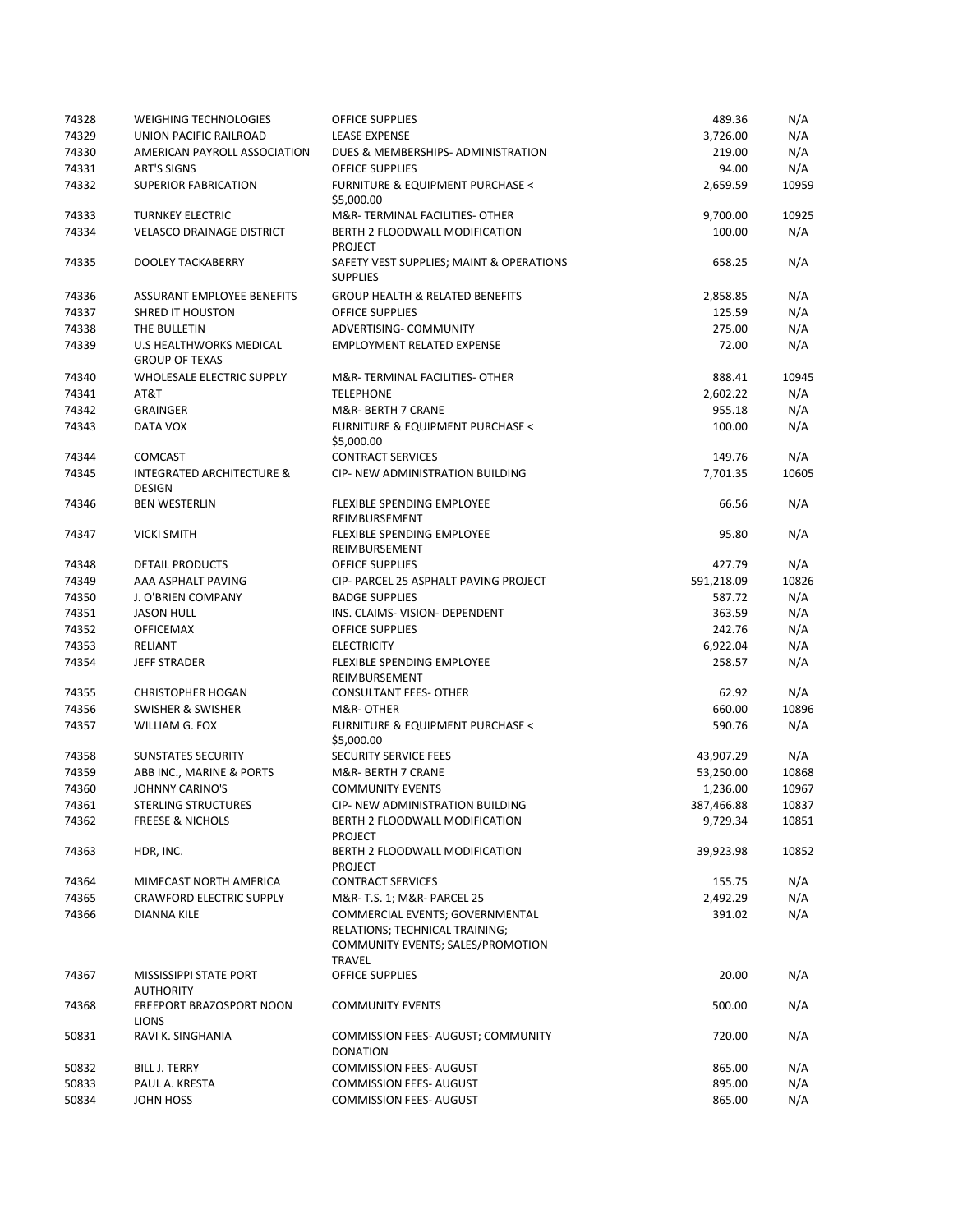| 50835 | <b>SHANE PIRTLE</b> | <b>COMMISSION FEES- AUGUST</b> | 865.00 | N/A |
|-------|---------------------|--------------------------------|--------|-----|
| 50836 | <b>RUDY SANTOS</b>  | <b>COMMISSION FEES- AUGUST</b> | 865.00 | N/A |

PORT FREEPORT OPERATIONS ACCOUNT EXPENDITURES

|       |    |     |         |        | Purchase |
|-------|----|-----|---------|--------|----------|
| Check |    |     |         |        | Order    |
| No.   | To | For | Account | Amount | Number   |
| NA    |    |     |         |        |          |

## PORT FREEPORT WIRE TRANSFERS

|              |                                                                                     |                                                                        |                                                                                           |                            | Purchase               |
|--------------|-------------------------------------------------------------------------------------|------------------------------------------------------------------------|-------------------------------------------------------------------------------------------|----------------------------|------------------------|
| Document     |                                                                                     |                                                                        |                                                                                           |                            | Order                  |
| No.          | To                                                                                  | For                                                                    | Account                                                                                   | Amount                     | Number                 |
| 5077<br>5078 | <b>TEXAS GULF BANK PORT</b><br>OPERATIONS ACCOUNT<br><b>TEXAS GULF BANK PAYROLL</b> | <b>TRANSFER FOR ACCOUNTS PAYABLE</b><br>TRANSFER FOR PAYROLL 7/09/2015 | <b>TEXPOOL</b><br><b>PORT</b><br><b>OPERATIONS</b><br><b>ACCOUNT</b><br><b>TEXAS GULF</b> | 4,000,000.00<br>110,245.29 | <b>NA</b><br><b>NA</b> |
|              | <b>ACCOUNT</b>                                                                      |                                                                        | <b>BANK PORT</b><br><b>OPERATIONS</b><br><b>ACCOUNT</b>                                   |                            |                        |
| 5079         | MASS MUTUAL RETIREMENT                                                              | TRANSFER OF EMPLOYEE RETIREMENT PLAN<br><b>LOAN PAYMENTS</b>           | <b>TEXAS GULF</b><br><b>BANK</b><br>PAYROLL<br><b>ACCOUNT</b>                             | 1,100.12                   | <b>NA</b>              |
| 5080         | <b>TEXAS GULF BANK ACCOUNTS</b><br><b>PAYABLE</b>                                   | TRANSFER FOR ACCOUNTS PAYABLE                                          | <b>TEXAS GULF</b><br><b>BANK PORT</b><br><b>OPERATIONS</b><br><b>ACCOUNT</b>              | 729,033.20                 | NA                     |
| 5081         | <b>TEXAS GULF BANK ACCOUNTS</b><br><b>PAYABLE</b>                                   | TRANSFER FOR ACCOUNTS PAYABLE                                          | <b>TEXAS GULF</b><br><b>BANK PORT</b><br><b>OPERATIONS</b><br><b>ACCOUNT</b>              | 217,523.11                 | <b>NA</b>              |
| 5082         | <b>TEXAS GULF BANK ACCOUNTS</b><br><b>PAYABLE</b>                                   | TRANSFER FOR ACCOUNTS PAYABLE                                          | <b>TEXAS GULF</b><br><b>BANK PORT</b><br><b>OPERATIONS</b><br><b>ACCOUNT</b>              | 416,492.70                 | <b>NA</b>              |
| 5084         | <b>TEXAS GULF BANK PAYROLL</b><br><b>ACCOUNT</b>                                    | TRANSFER FOR PAYROLL 7/23/2015                                         | <b>TEXAS GULF</b><br><b>BANK PORT</b><br><b>OPERATIONS</b><br><b>ACCOUNT</b>              | 110,293.62                 | <b>NA</b>              |
| 5085         | <b>TEXAS GULF BANK ACCOUNTS</b><br><b>PAYABLE</b>                                   | <b>TRANSFER FOR ACCOUNTS PAYABLE</b>                                   | <b>TEXAS GULF</b><br><b>BANK PORT</b><br><b>OPERATIONS</b><br><b>ACCOUNT</b>              | 3,145,380.76               | <b>NA</b>              |
| 5086         | TEXAS GULF BANK ACCOUNTS<br><b>PAYABLE</b>                                          | TRANSFER FOR ACCOUNTS PAYABLE                                          | <b>TEXAS GULF</b><br><b>BANK PORT</b><br><b>OPERATIONS</b><br><b>ACCOUNT</b>              | 53,707.54                  | <b>NA</b>              |
| 5087         | MASS MUTUAL RETIREMENT                                                              | TRANSFER OF EMPLOYEE RETIREMENT PLAN<br><b>LOAN PAYMENTS</b>           | <b>TEXAS GULF</b><br><b>BANK</b><br><b>PAYROLL</b><br><b>ACCOUNT</b>                      | 1,238.82                   | <b>NA</b>              |
| 5088         | MASS MUTUAL RETIREMENT                                                              | TRANSFER OF EMPLOYEE 457 PLAN<br><b>CONTRIBUTIONS</b>                  | <b>TEXAS GULF</b><br><b>BANK</b><br>PAYROLL<br><b>ACCOUNT</b>                             | 8,821.73                   | <b>NA</b>              |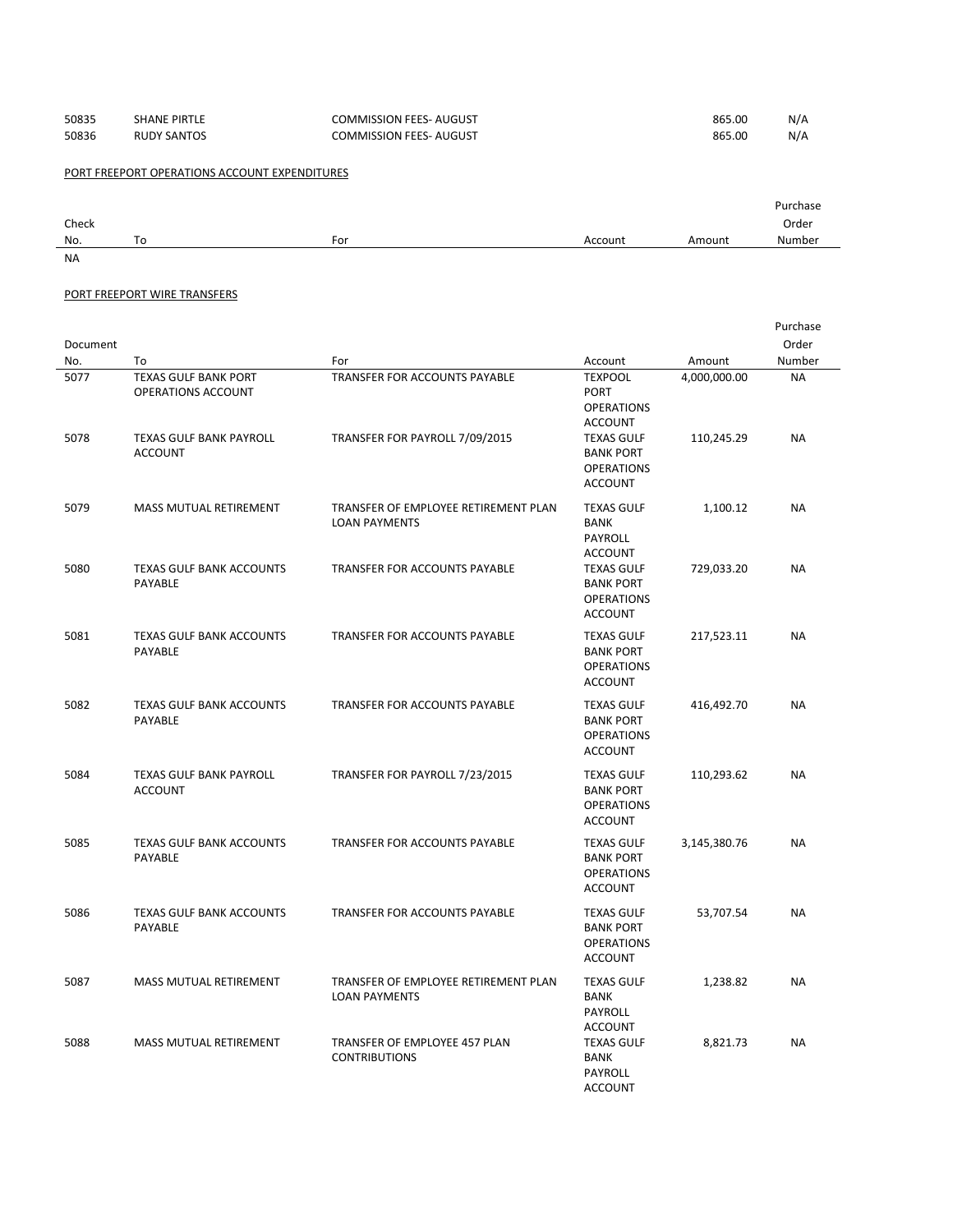| 5089             | <b>BANK OF AMERICA</b>                     | SENIOR LIEN REVENUE NOTE 2013B DEBT<br>SERVICE PAYMENT | <b>TEXAS GULF</b><br><b>BANK PORT</b><br><b>OPERATIONS</b><br><b>ACCOUNT</b> | 4,667.30                 | <b>NA</b>         |
|------------------|--------------------------------------------|--------------------------------------------------------|------------------------------------------------------------------------------|--------------------------|-------------------|
| 5090             | <b>TEXAS GULF BANK ACCOUNTS</b><br>PAYABLE | <b>TRANSFER FOR ACCOUNTS PAYABLE</b>                   | <b>TEXAS GULF</b><br><b>BANK PORT</b><br><b>OPERATIONS</b><br><b>ACCOUNT</b> | 10,631.84                | <b>NA</b>         |
| 5091             | <b>TEXAS GULF BANK ACCOUNTS</b><br>PAYABLE | <b>TRANSFER FOR ACCOUNTS PAYABLE</b>                   | <b>TEXAS GULF</b><br><b>BANK PORT</b><br><b>OPERATIONS</b><br><b>ACCOUNT</b> | 1,189,227.77             | <b>NA</b>         |
|                  | PORT FREEPORT PAYROLL ACCOUNT EXPENDITURES |                                                        |                                                                              |                          |                   |
|                  |                                            |                                                        |                                                                              |                          | Purchase<br>Order |
| Description/Date |                                            |                                                        |                                                                              | Amount                   | Number            |
| ADP<br>ADP       | 7/9/2015<br>7/23/2015                      |                                                        |                                                                              | 105,537.39<br>103,840.85 | N/A<br>N/A        |

A motion was made by Commissioner Terry to approve the disbursements. The motion was seconded by Commissioner Hoss with all Commissioners present voting in favor of the motion.

- 7. Reports from Executive Staff & Commissioners:
	- A. Receive report from Executive Port Director/CEO on activities and matters related to administrative affairs. Port tenant updates, USCOE, rail issues, AAPA Committees, leases, contracts, upcoming Port and civic events and other related administrative affairs.

Mr. Carlson reported that the presentation & tour with the Corps and Mr. Gary Waxman went well this morning. He added that they were very interested in the Port Freeport's situation and feedback was very positive.

B. Receive report from Chief Financial Officer on monthly activity and matters related to financial results, investments, insurance, leases, real property matters and other related administrative affairs.

Ms. Campus gave a brief presentation of monthly finances to the Board.

C. Receive report from Director of Engineering on activities and matters related to Freeport Harbor Federal Channel, capital projects and other projects, Hydrographic Report and other related facility engineering matters.

In addition to his report, Mr. Hull shared photos of ongoing projects at the Port. Mr. Hull also reported that bids submitted for the asbestos abatement in Transit Shed 2 came in under \$25,000 therefore, he would not be asking for board approval. No bids were received for the demolition of Transit Shed 2 therefore, the project will be re-bid with bid opening September 15<sup>th</sup>. The second floor of the administration will be poured September  $10<sup>th</sup>$  and third floor September  $30<sup>th</sup>$ . Mr. Hull also reported that the federal maintenance of the harbor, the Glenn Edwards dredge, will begin September  $10<sup>th</sup>$  and is expected to last 100 days. The Corps of Engineers is asking our no objection for Seaway Terminal to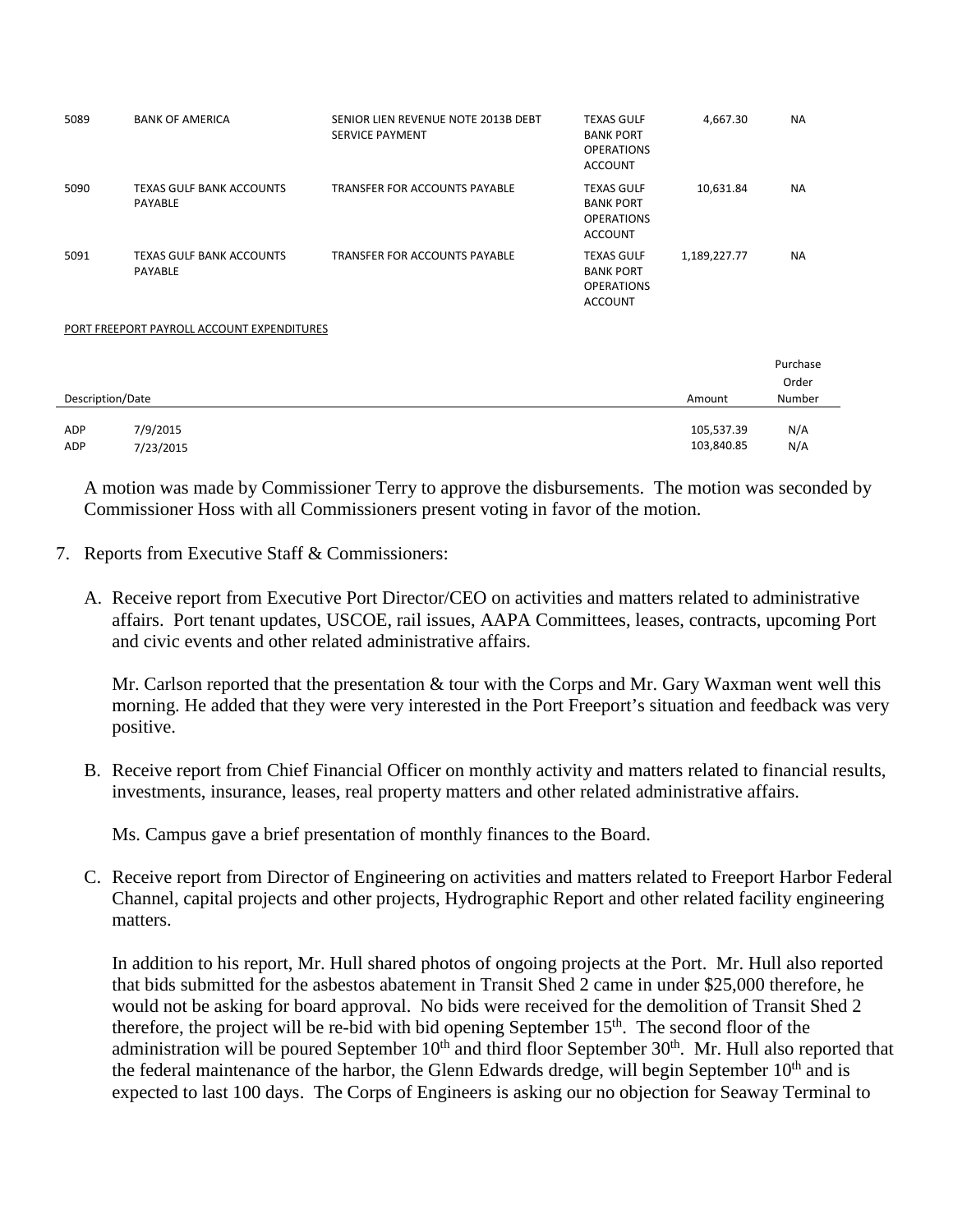dredge 78,000 cubic yards of maintenance material into our Placement Area 85. Commissioner Hoss inquired about the status of the South Levee project, asking if it was still inaccessible to the public. Mr. Hull stated it was still closed saying the VDD was delayed with their project due to the spring rains. Because the VDD has removed the closure sluice gates, they have temporarily driven sheet pile to close the opening in the levee. This has impounded water onto Parcel 19 north where our contractor is expanding the parking area for Hoegh. The contractor is unable to achieve proper compaction of the soil because it is flooded. Mr. Hull added that he has discussed this impact to the schedule with James Nash and Joe Abbate of Hoegh who are in agreement and will gladly accept whatever asphalt is available October 15<sup>th</sup>. Work will continue on paving as the site conditions allow. Hoegh has also asked that the construction area be segregated from the cars.

D. Receive report from Director of Operations on activities and matters related to operations, vessel activity, tonnage and other related port operation matters.

Mr. Durel reported the July was a fairly average month for tonnage with the exception of Vulcan Materials who keeps the numbers up with 3 vessels in July, almost 200,000 tons of rock. Tenaris activity is picking up with the next couple months of vessels bringing about 2-3,000 tons. Mr. Durel also encouraged everyone to take a tour through the Port as Hoegh is winning the prize for changing the landscape. In the month of August, they will have six vessels with heavy discharge in 2. He also shared pictures of the ball mills, thrusters and regenerator pieces moving through the Port.

E. Receive report from Director of Protective Services on matters related to safety meetings/injury report, security meetings, EMS update and other related safety, security and environmental matters.

In addition to his report, Mr. Hogan reported on the new TWIC vetting process at Gate 4B and 4C. This helps Hoegh, AmPorts & Red Hook process vehicles quicker. Additionally, the BBQ Fundraiser for Seth Williams' family is September  $25<sup>th</sup>$  with cooking beginning the evening of September 24th. Tickets are \$10 for a sack lunch that will include a chopped beef sandwich, chips and cookies. The Safety Incentive Program has kicked off with a safety jackpot. Scratch off tickets will be handed out to individuals who are observed working in a safe environment. Individuals will win so many points per ticket which then can be used to redeem a prize from catalog. They will also be entered into a raffle for cash prizes every quarter and possible trip annually.

F. Receive report from Director of Economic Development on activities and matters related to industry meetings and Port presentations, Port events, and other related trade development or community relation matters.

Mr. Wilson reported that a trip to Austin is in the works to meet with maintenance division of TxDOT to discuss an amendment to the contract for the Heavy-Lift Corridor that will include the new areas. He also reported on additional interest from a potential client in Area E. Details will be provided at the next meeting in September.

G. Receive report Director of External/Governmental Affairs on activities ad matters related to federal, state and local governmental affairs, Port tenant updates, USCOE, rail issues, HGAC/TPC, Committees, upcoming Port and civic events and other related governmental affairs.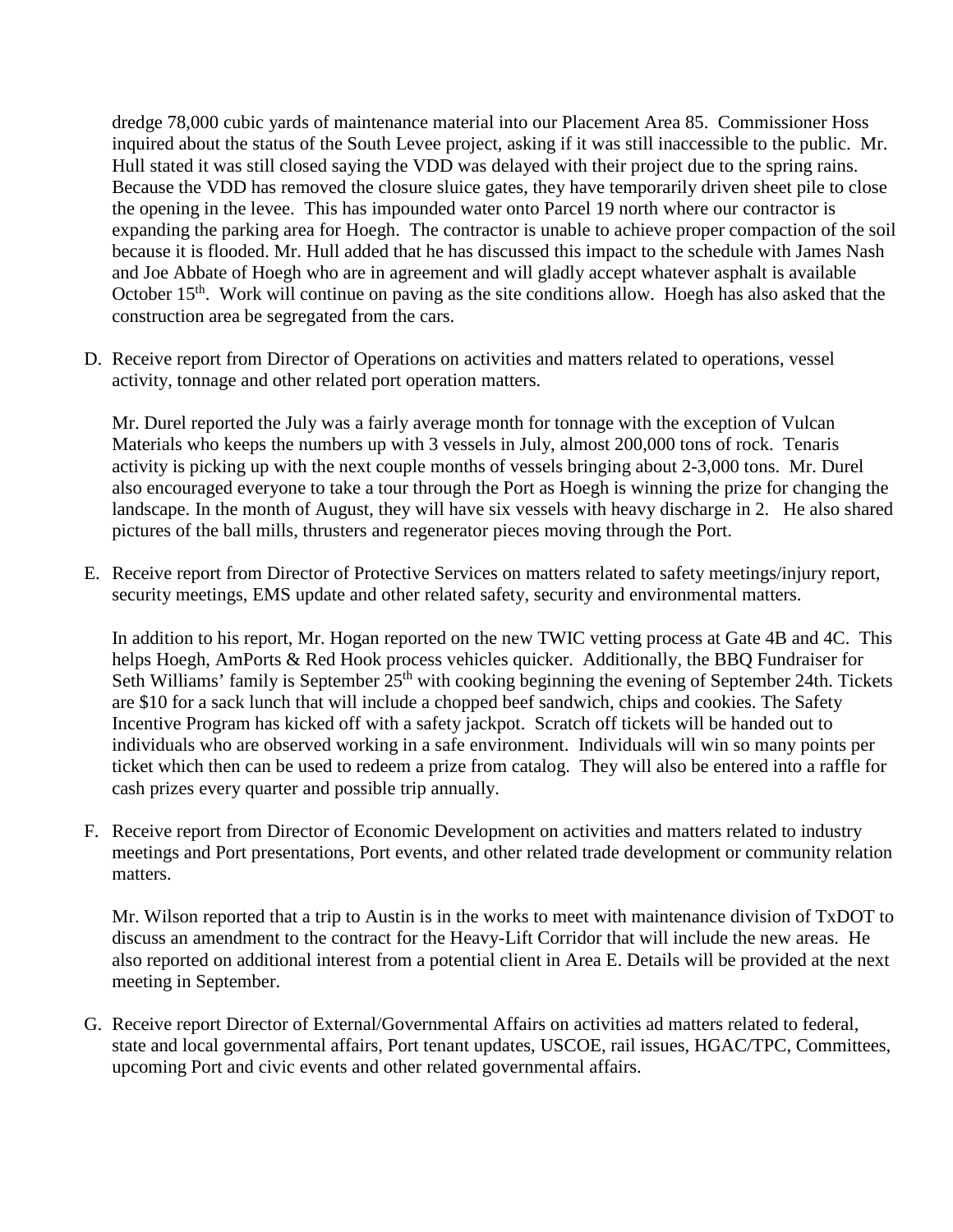In addition to her report, Ms. Kile stated that her department has been attending classes for PowerPoint to perfect skills. She also commended the Commissioners and staff for their presentation to Gary Waxman and the Corps this morning. In addition, she reported hosting Melanie Allberg and Stephanie Cribbs with TxDOT Governmental Affairs for a tour of Port Freeport. Congressman Weber's office and Senator Joan Huffman will also be visiting the Port in the near future.

H. Receive report from Commissioners on matters related to meetings and conferences attended, Port presentations and other related Port Commission matters.

Commissioner Hoss reported attending the weekly teleconference with the Corps of Engineers. Commissioner Pirtle reported attending a dinner regarding Highway 36 corridor. Commissioner Terry commented on the meeting with the Corps in the morning saying he felt it went very well and commended the staff on a job well done. Commissioner Singhania and Mr. Carlson also reported attending a meeting with the Panamanian Counsel earlier in the week.

8. Public Comment

Mr. Joseph Abbate with Hoegh Autoliners updated the Board on the future forecast with Hoegh and what to expect in the comings months.

9. Approval of Phillips 66 application for Site 5 boundary modification within Foreign-Trade Zone No. 149.

Ms. Campus stated that Phillips 66 is expanding their foreign-trade zone footprint at the Clemens Unit due to a major construction project for additional storage area. This area is not in the foreign trade zone and they need the benefits of the FTZ for the cargo that will be stored. Phillips is asking the Port to approve their application for expansion.

A motion was made by Commissioner Hoss to approve the application for the Site 5 boundary modification. The motion was seconded by Commissioner Pirtle with all Commissioners present voting in favor of the motion with Commissioner Kresta & Commissioner Terry abstaining.

10. Approval of a Master Research Agreement between Port Freeport and Texas A&M Transportation Institute.

Mr. Wilson explained that this agreement is for a 5 year term running September 1, 2015 through August 31, 2020. No cost is involved, just an agreement stating we will work together should there be any research needed. The research will also be authorized by the Port Commission. Mr. Wilson added that because the scope was expanded during committee review, the total cost increased \$2300 for a total of \$48,700. 50% of the funding is due at signing with the balance due on delivery which is February 1, 2016.

A motion was made by Commissioner Terry to approve the agreement. The motion was seconded by Commissioner Hoss with all Commissioners present voting in favor of the motion.

11. Approval of proposal from Texas A&M Transportation Institute for an Economic Impact Study.